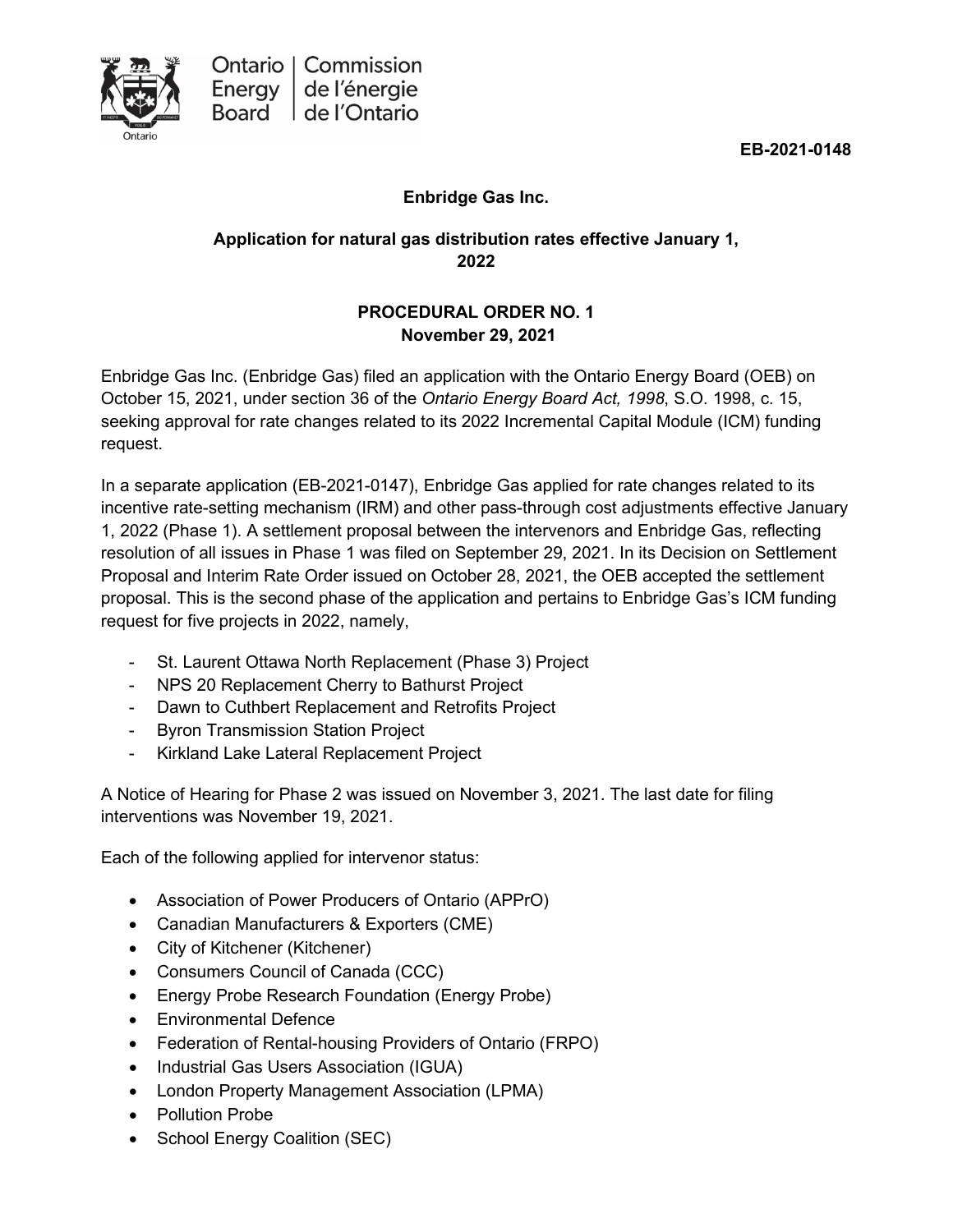- Six Nations Natural Gas (SNNG)
- TransCanada PipeLines Limited (TCPL)
- Vulnerable Energy Consumers Coalition (VECC)

APPrO, CME, CCC, Energy Probe, Environmental Defence, FRPO, IGUA, LPMA, Pollution Probe, SEC, and VECC also applied for cost eligibility.

No objection was received from Enbridge Gas.

APPrO, CME, Kitchener, CCC, Energy Probe, Environmental Defence, FRPO, IGUA, LPMA, Pollution Probe, SEC, SNNG, TCPL, and VECC are approved as intervenors. The list of parties in this proceeding is attached as Schedule A to this Procedural Order. APPrO, CME, CCC, Energy Probe, Environmental Defence, FRPO, IGUA, LPMA, Pollution Probe, SEC, and VECC are eligible to apply for an award of costs under the OEB's [Practice Direction on Cost Awards.](https://www.oeb.ca/industry/rules-codes-and-requirements/practice-direction-cost-awards)

Cost eligible intervenors should be aware that the OEB will not generally allow the recovery of costs for the attendance of more than one representative of any party unless a compelling reason is provided when cost claims are filed.

The OEB's expectation is that parties will tailor their participation to match the complexity of issues the OEB will consider in this proceeding. In addition, intervenors are expected to coordinate their participation with each other to every extent possible. Being eligible to apply for recovery of costs is not a guarantee of recovery of any costs claimed. Cost awards are made by way of an OEB order at the end of a hearing.

Some intervenors submitted that the OEB defer its decision on the type of hearing until after the interrogatory process, while other intervenors submitted that the OEB consider making provision for a settlement conference. At this time the OEB is making provision for interrogatories and responses to interrogatories. The OEB will make its determination on additional procedural steps and the type of hearing later in the process.

It is necessary to make provision for the following matters related to this proceeding. Further procedural orders may be issued by the OEB.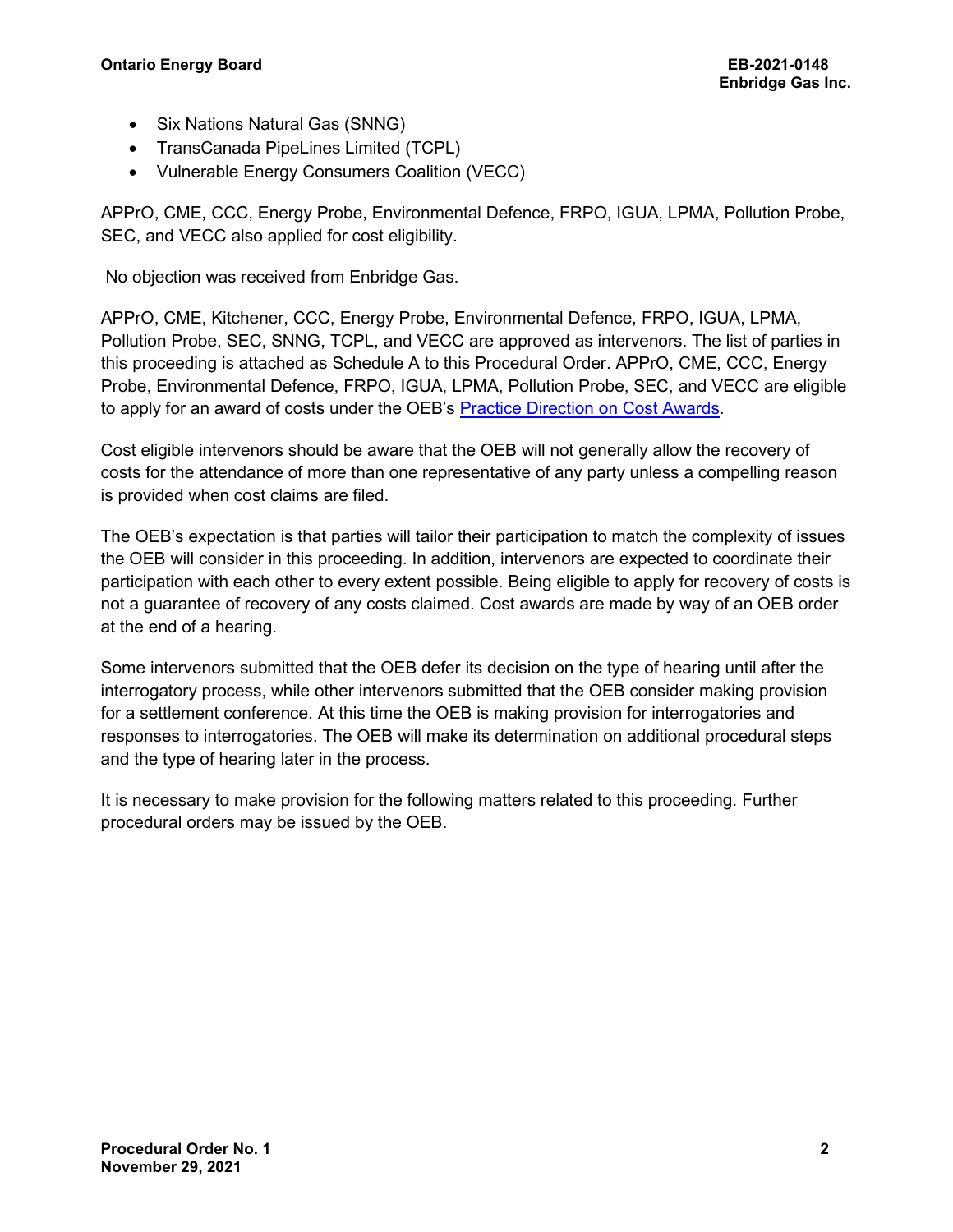#### **IT IS THEREFORE ORDERED THAT:**

- 1. OEB staff and intervenors shall request any relevant information and documentation from Enbridge Gas that is in addition to the evidence already filed, by written interrogatories filed with the OEB and served on Enbridge Gas and all other parties by **December 17, 2021**.
- 2. Enbridge Gas shall file with the OEB complete written responses to the interrogatories and serve them on all intervenors by **January 21, 2022**.

Parties are responsible for ensuring that any documents they file with the OEB, such as applicant and intervenor evidence, interrogatories and responses to interrogatories or any other type of document, **do not include personal information** (as that phrase is defined in the *Freedom of Information and Protection of Privacy Act*), unless filed in accordance with rule 9A of the OEB's [Rules of Practice and Procedure.](https://www.oeb.ca/industry/rules-codes-and-requirements/rules-practice-procedure)

Please quote file number, **EB-2021-0148** for all materials filed and submit them in searchable/unrestricted PDF format with a digital signature through the [OEB's online filing portal.](https://p-pes.ontarioenergyboard.ca/PivotalUX/)

- Filings should clearly state the sender's name, postal address, telephone number and email address
- Please use the document naming conventions and document submission standards outlined in the [Regulatory Electronic Submission System \(RESS\) Document Guidelines](https://www.oeb.ca/sites/default/files/RESS-Document-Guidelines-202006.pdf) found at the **Filing Systems page** on the OEB's website
- Parties are encouraged to use RESS. Those who have not yet [set up an account,](https://www.oeb.ca/oeb/_Documents/e-Filing/Electronic_User_Form.pdf?v=20200331) or require assistance using the online filing portal can contact [registrar@oeb.ca](mailto:registrar@oeb.ca) for assistance

All communications should be directed to the attention of the Registrar at the address below and be received by end of business, 4:45 p.m., on the required date.

With respect to distribution lists for all electronic correspondence and materials related to this proceeding, parties must include the Case Manager, Petar Prazic, at [Petar.Prazic@oeb.ca](mailto:Petar.Prazic@oeb.ca) and OEB Counsel, Ian Richler at [Ian.Richler@oeb.ca.](mailto:Ian.Richler@oeb.ca)

Email: [registrar@oeb.ca](mailto:registrar@oeb.ca) Tel: 1-877-632-2727 (Toll free)

**DATED** at Toronto, November 29, 2021

#### **ONTARIO ENERGY BOARD**

#### **By delegation, before: Christine E. Long**

*Original signed by*

Christine E. Long Registrar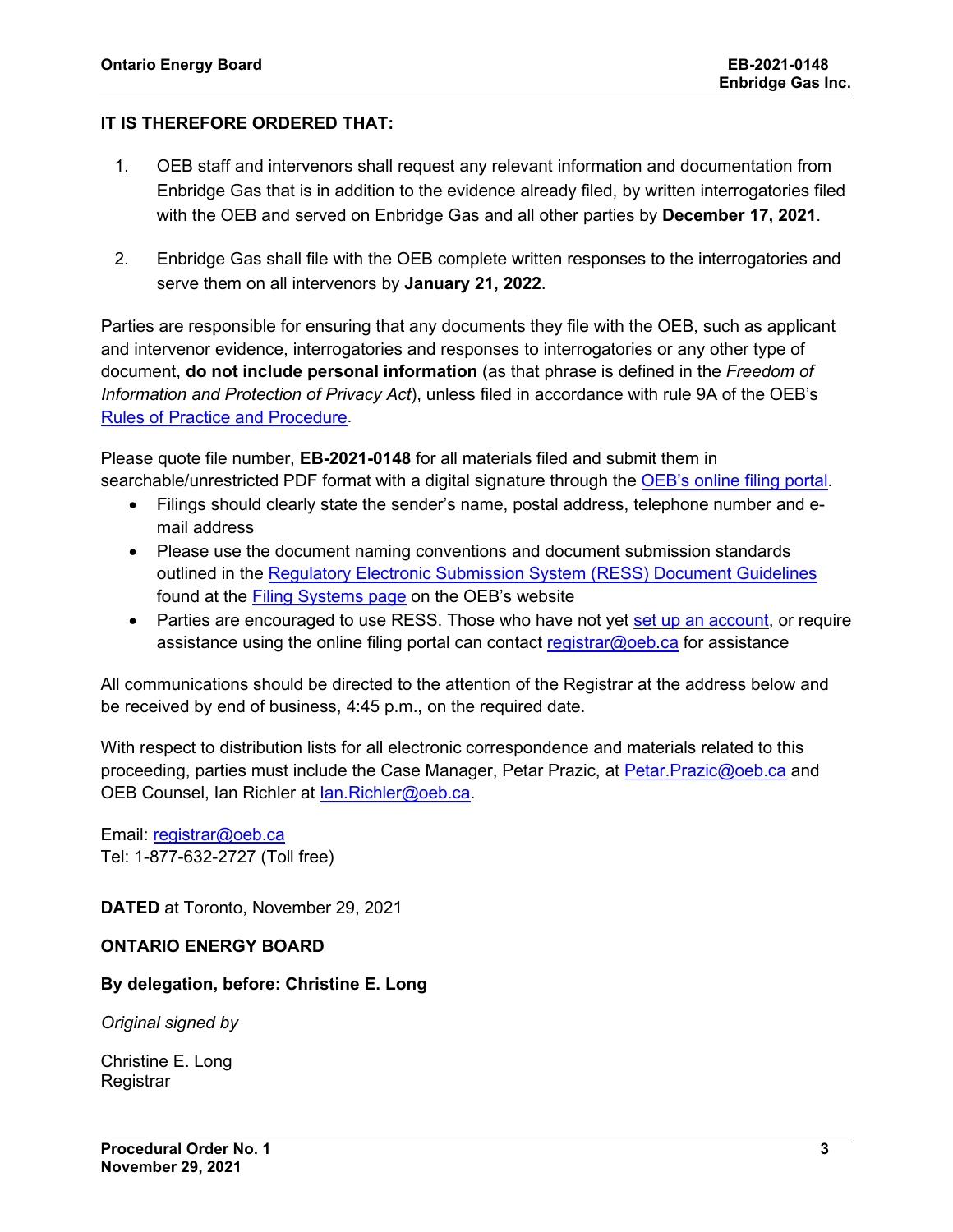**SCHEDULE A**

#### **LIST OF APPLICANTS AND INTERVENORS**

#### **ENBRIDGE GAS INC.**

**EB-2021-0148**

**November 29, 2021**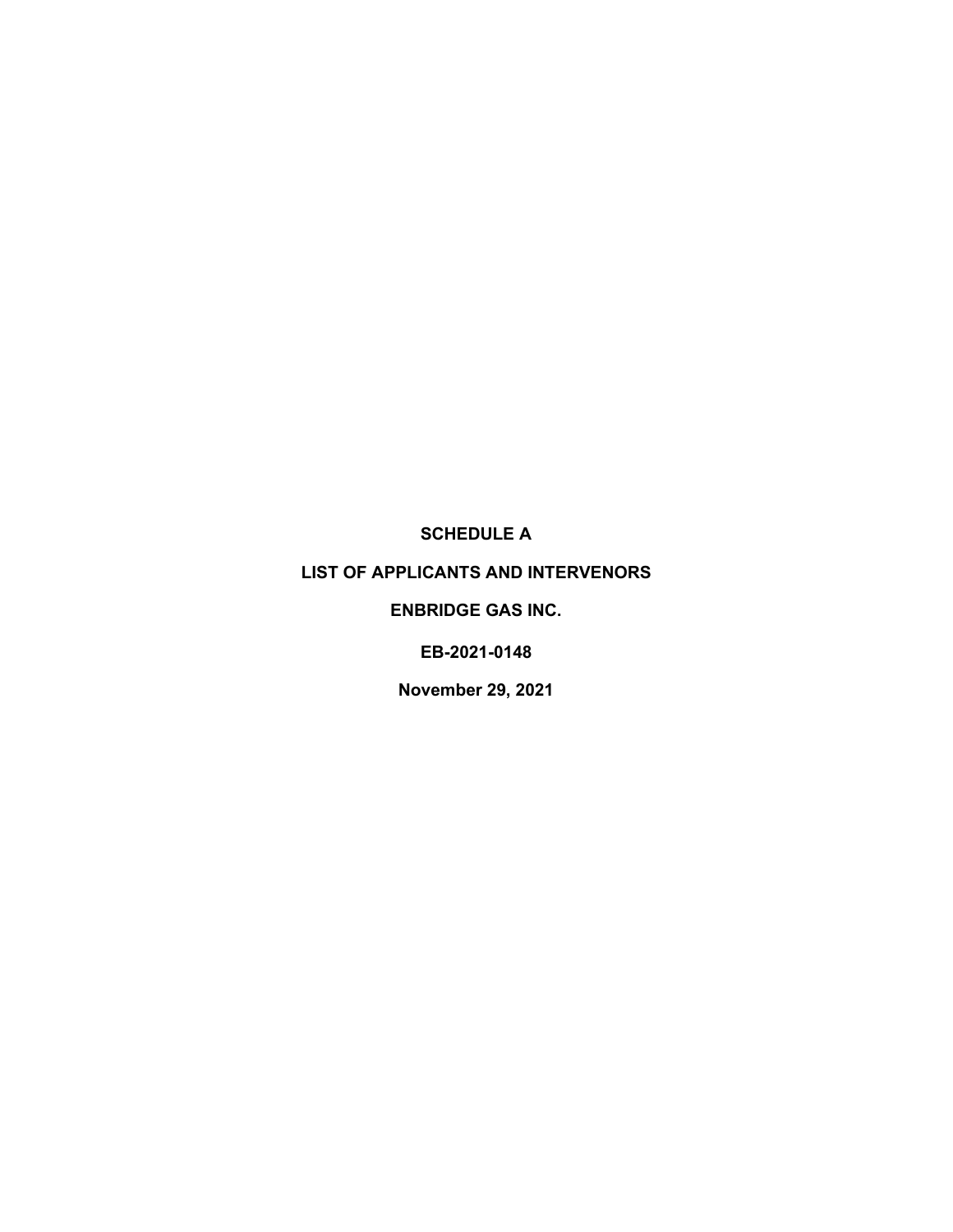# **APPLICANT & LIST OF INTERVENORS**

**November 29, 2021**

| <b>APPLICANT</b>         | <b>Rep. and Address for Service</b>                                                                |  |
|--------------------------|----------------------------------------------------------------------------------------------------|--|
| <b>Enbridge Gas Inc.</b> | <b>Bonnie Adams</b>                                                                                |  |
|                          | <b>Regulatory Coordinator</b><br>Enbridge Gas Inc.<br>500 Consumers Road<br>Willowdale, ON M2J 1P8 |  |
|                          | Tel: 416-495-5499                                                                                  |  |

Fax: 416-495-6072 [EGIRegulatoryProceedings@enbridge.com](mailto:EGIRegulatoryProceedings@enbridge.com)

## **APPLICANT COUNSEL**

# **David Stevens**

Aird & Berlis LLP Brookfield Place, P.O. Box 754 Suite 1800, 181 Bay Street Toronto ON M5J 2T9 Tel: 416-863-1500 Fax: 416-853-1515 [dstevens@airdberlis.com](mailto:dstevens@airdberlis.com)

**Association of Power David Butters**

**Producers of Ontario**

## **INTERVENORS Rep. and Address for Service**

President & CEO Association of Power Producers of Ontario 67 Yonge Street Suite 1040 Toronto ON M5E 1J8 Tel: 416-322-6549 Ext: 231 Fax: 416-481-5785 [david.butters@appro.org](mailto:david.butters@appro.org)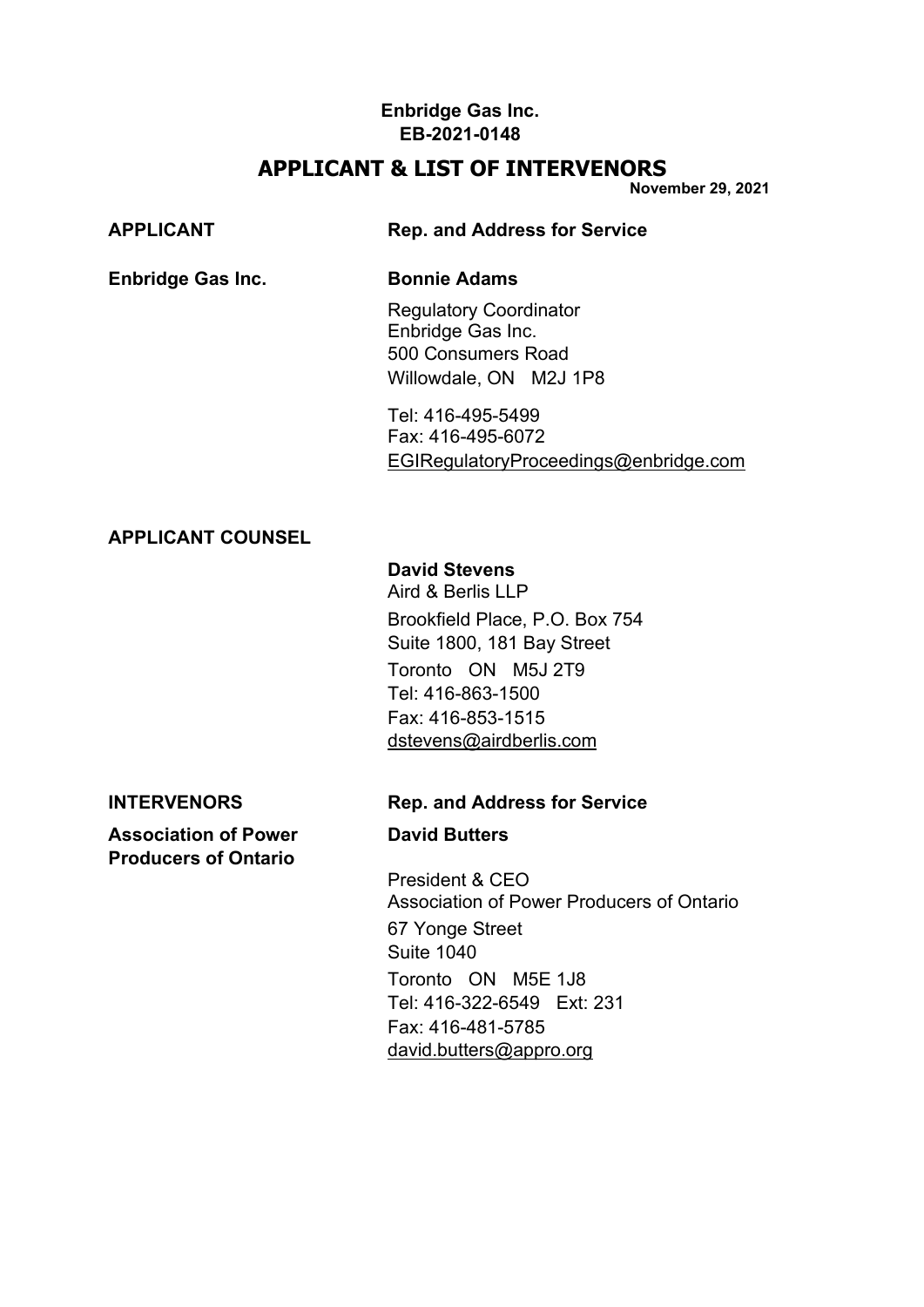## **APPLICANT & LIST OF INTERVENORS**

**November 29, 2021**

### **Association of Power Flora Ho Producers of Ontario**

Associate Borden Ladner Gervais LLP Bay Adelaide Centre, East Tower 22 Adelaide Street West Toronto ON M5H 4E3 Tel: 416-367-6581 Fax: 416-367-6749 [fho@blg.com](mailto:fho@blg.com)

#### **John Vellone**

Legal Counsel Borden Ladner Gervais LLP Bay Adelaide Centre, East Tower 22 Adelaide Street West Toronto ON M5H 4E3 Tel: 416-367-6730 Fax: 416-367--6749 [jvellone@blg.com](mailto:jvellone@blg.com)

#### **Canadian Manufacturers & Mathew Wilson Exporters**

Senior VP, Policy and Government Relations Canadian Manufacturers & Exporters 55 Standish Court Suite 620 Mississauga ON L5R 4B2 Tel: 647-808-8231 Fax: 905-672-1764 [mathew.wilson@cme-mec.ca](mailto:mathew.wilson@cme%1Emec.ca)

#### **Emma Blanchard**

Borden Ladner Gervais LLP 100 Queen Street Suite 1300 Ottawa ON K1P 1J9 Tel: 613-369-4755 Fax: 613-230-8842 [eblanchard@blg.com](mailto:eblanchard@blg.com)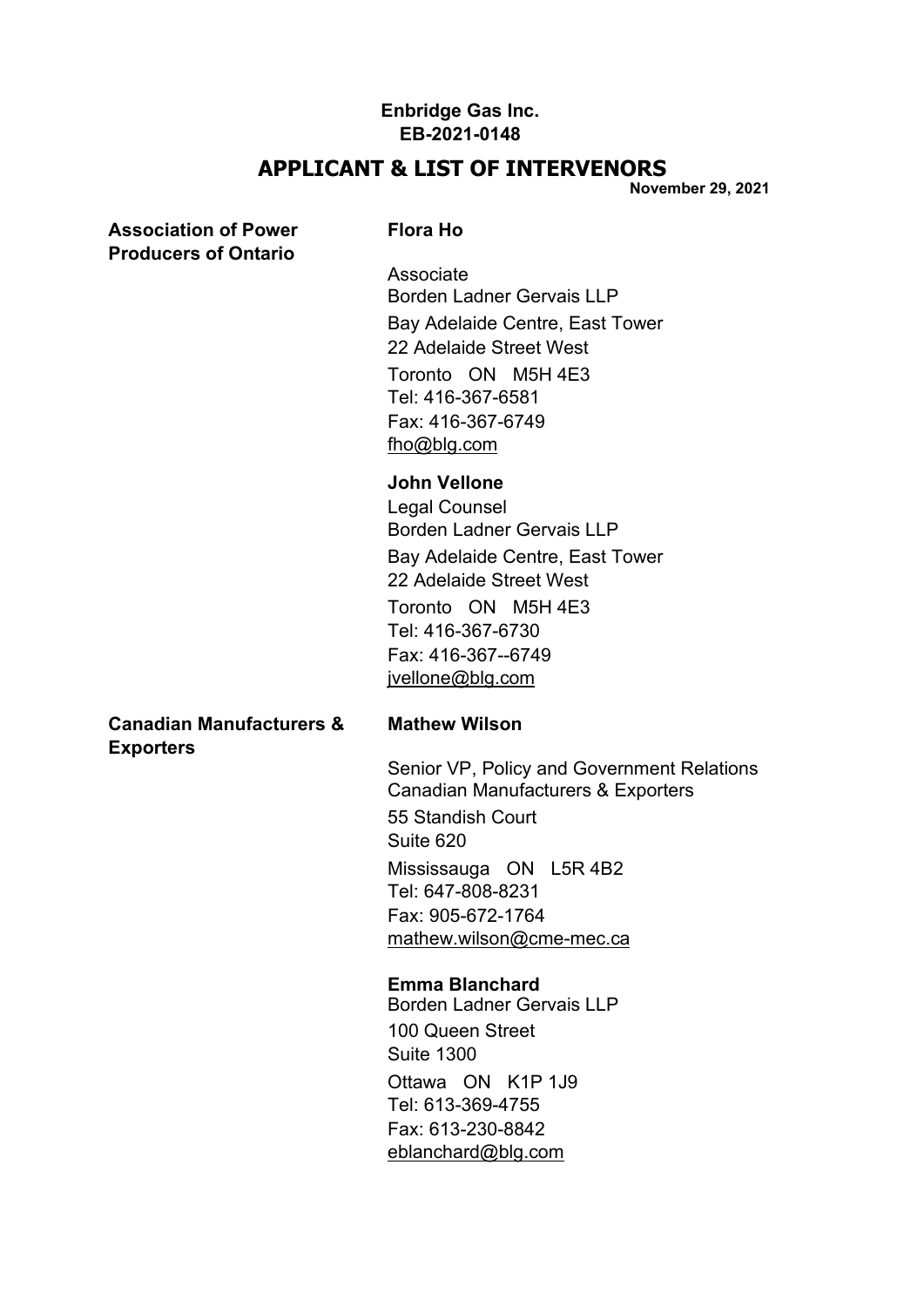# **APPLICANT & LIST OF INTERVENORS**

**November 29, 2021**

| <b>Canadian Manufacturers &amp;</b><br><b>Exporters</b> | <b>Scott Pollock</b>                                                                                                                                                                           |
|---------------------------------------------------------|------------------------------------------------------------------------------------------------------------------------------------------------------------------------------------------------|
|                                                         | <b>Borden Ladner Gervais LLP</b><br>100 Queen Street<br><b>Suite 1300</b><br>Ottawa ON K1P 1J9<br>Tel: 613-787-3541<br>Fax: 613-230-8842<br>spollock@blg.com                                   |
| <b>Consumers Council of</b><br>Canada                   | <b>Julie Girvan</b>                                                                                                                                                                            |
|                                                         | Consultant<br><b>Consumers Council of Canada</b><br>J. E. Girvan Enterprises<br>62 Hillsdale Ave. East<br>Toronto ON M4S 1T5<br>Tel: 416-322-7936<br>Fax: 416-322-9703<br>jgirvan@uniserve.com |
| <b>Energy Probe Research</b><br><b>Foundation</b>       | <b>Tom Ladanyi</b><br>TL Energy Regulatory Consultants Inc.<br>41 Divadale Drive<br>Toronto ON M4G 2N7<br>Tel: 416-423-3685<br>Fax: Not Provided<br>tom.ladanyi@rogers.com                     |
|                                                         | Roger Higgin<br>SPA Inc.<br>15 Malabar Place                                                                                                                                                   |

Toronto ON M3B 1A4 Tel: 416-391-0738 Fax: Not Provided [spainc@rogers.com](mailto:spainc@rogers.com)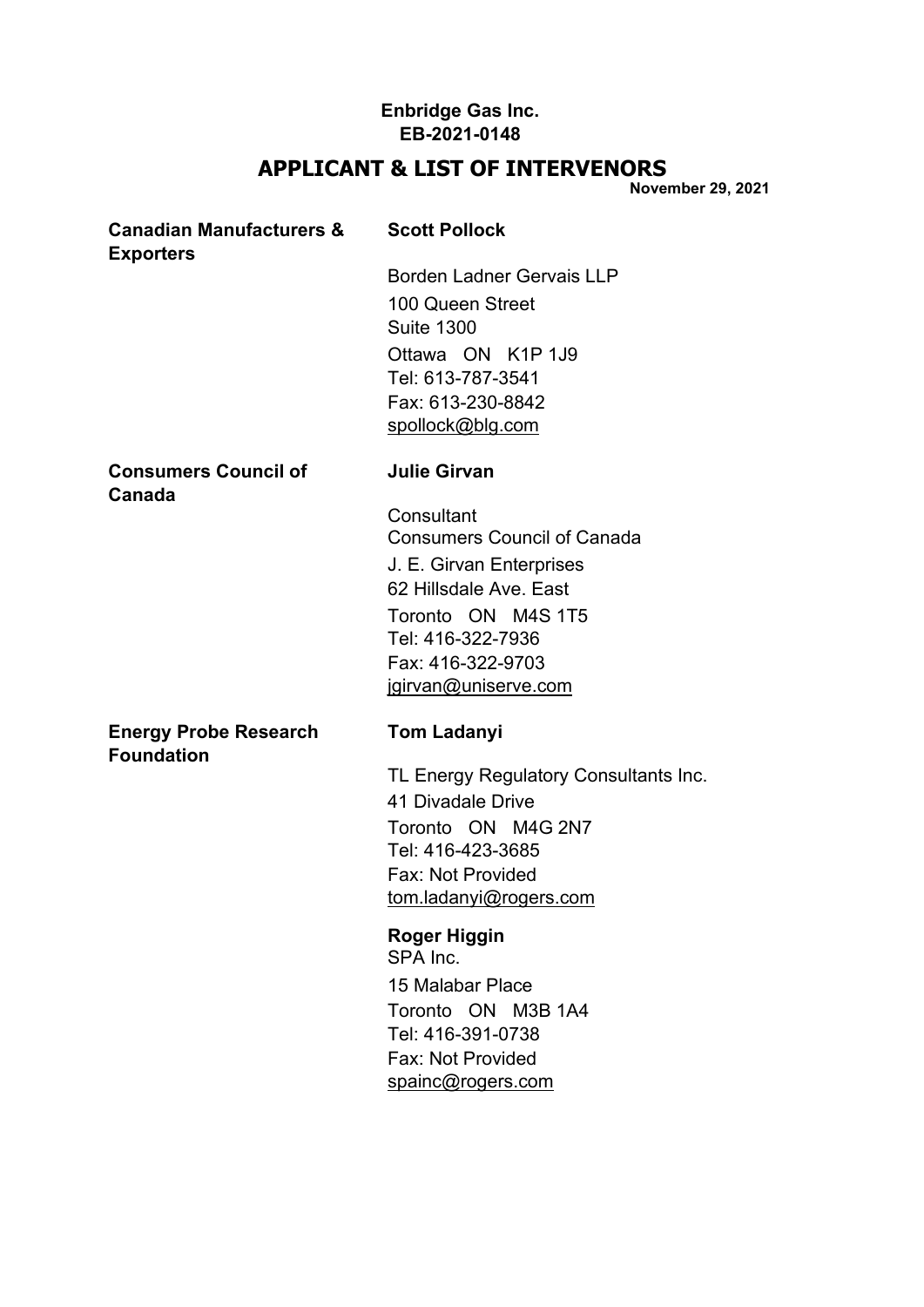## **APPLICANT & LIST OF INTERVENORS**

**November 29, 2021**

### **Environmental Defence Jack Gibbons Canada Inc.**

Ontario Clean Air Alliance 160 John Street, Suite 300 Toronto ON M5V 2E5 Tel: 416-260-2080 Ext: 2 Fax: Not Provided [jack@cleanairalliance.org](mailto:jack@cleanairalliance.org)

#### **Amanda Montgomery**

Associate Elson Advocacy 1062 College Street Lower Suite Toronto ON M6H 1A9 Tel: 416-906-7305 Fax: Not Provided [amanda@elsonadvocacy.ca](mailto:amanda@elsonadvocacy.ca)

## **Kent Elson**

Counsel Elson Advocacy 1062 College Street Lower Suite Toronto ON M6H 1A9 Tel: 416-906-7305 Fax: 416-763-5435 [kent@elsonadvocacy.ca](mailto:kent@elsonadvocacy.ca)

**Federation of Rental-housing Dwayne Quinn Providers of Ontario**

Principal DR Quinn & Associates Ltd. 130 Muscovey Drive Elmira ON N3B 3B7 Tel: 519-500-1022 Fax: Not Provided [drquinn@rogers.com](mailto:drquinn@rogers.com)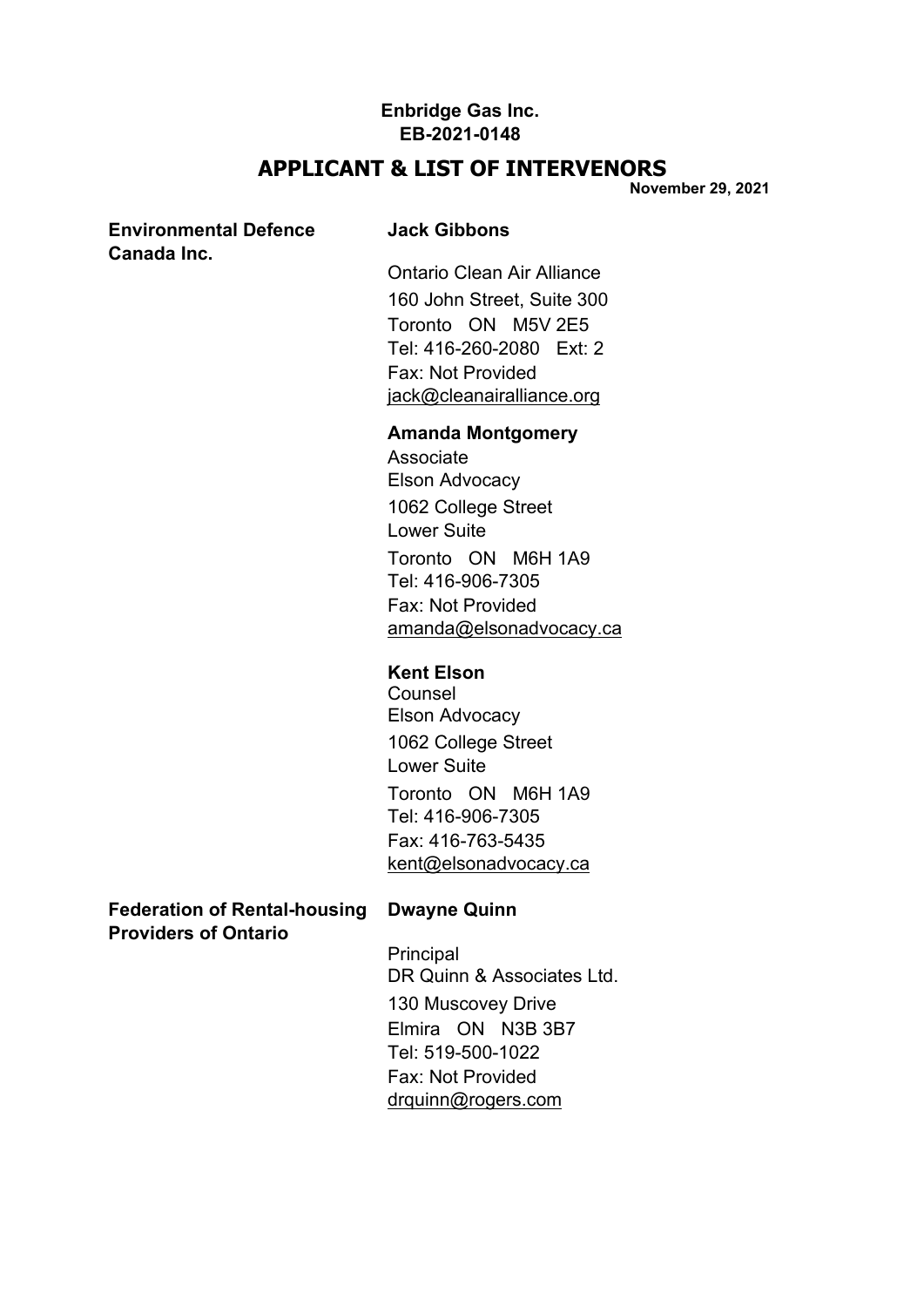## **APPLICANT & LIST OF INTERVENORS**

**November 29, 2021**

## **Industrial Gas Users Ian Mondrow Association**

**Partner** Gowling WLG (Canada) LLP Suite 1600, 1 First Canadian Place 100 King Street West Toronto ON M5X 1G5 Tel: 416-369-4670 Fax: Not Provided [ian.mondrow@gowlingwlg.com](mailto:ian.mondrow@gowlingwlg.com)

#### **Shahrzad Rahbar**

President Industrial Gas Users Association 851 Industrial Avenue PO Box 30 Ottawa ON K1G 4L3 Tel: 613-236-8021 Fax: Not Provided [srahbar@igua.ca](mailto:srahbar@igua.ca)

### **London Property Randy Aiken Management Association**

Aiken & Associates 578 McNaughton Ave. West Chatham ON N7L 4J6 Tel: 519-351-8624 Fax: Not Provided [randy.aiken@sympatico.ca](mailto:randy.aiken@sympatico.ca)

**Pollution Probe Michael Brophy**

Consultant for Pollution Probe Michael Brophy Consulting Inc. 28 Macnaughton Road Toronto ON M4G 3H4 Tel: 647-330-1217 Fax: Not Provided [michael.brophy@rogers.com](mailto:michael.brophy@rogers.com)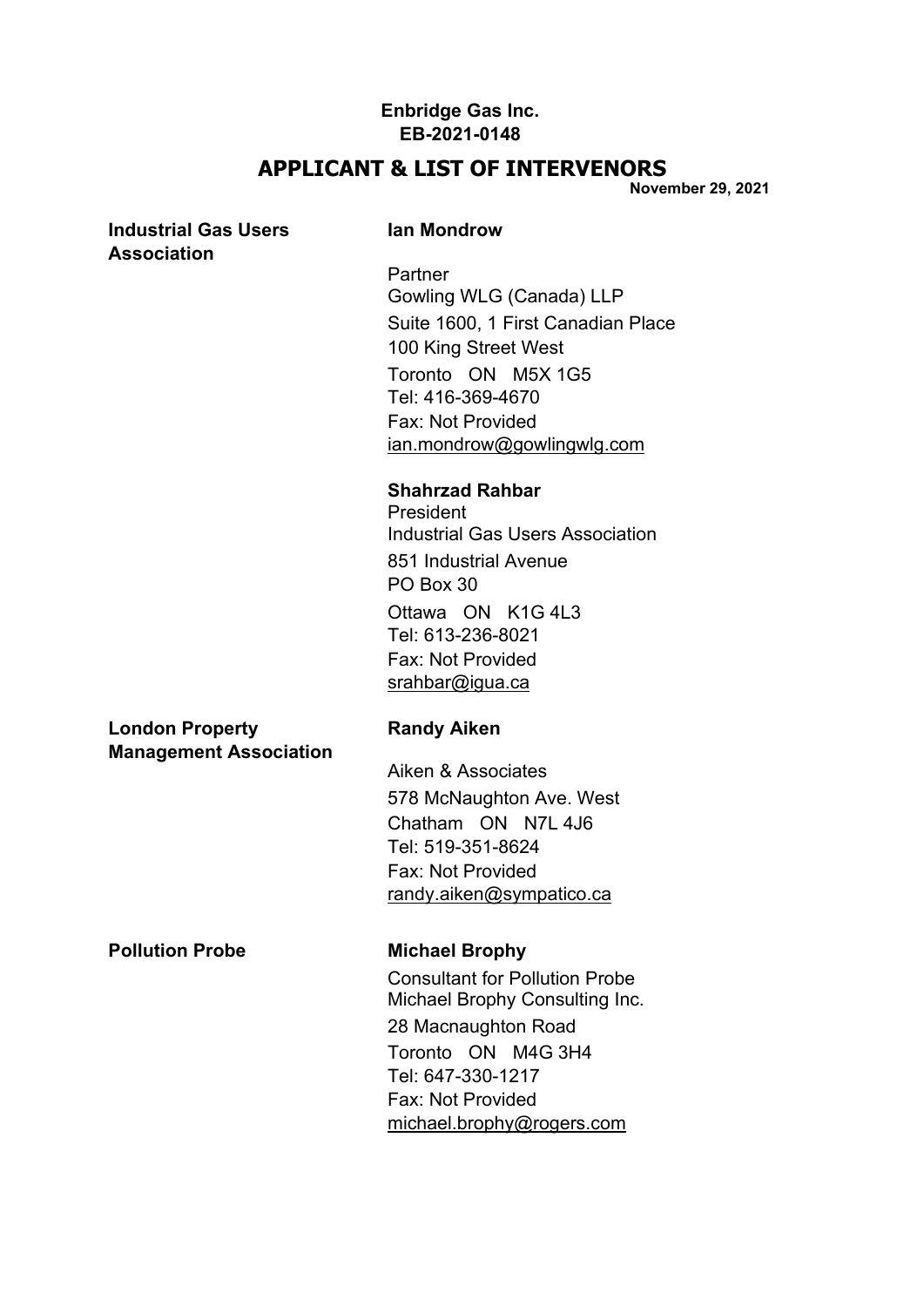## **APPLICANT & LIST OF INTERVENORS**

**November 29, 2021**

## **School Energy Coalition Ted Doherty**

Executive Director Ontario Education Services Corporation c/o Ontario Public School Boards Association 439 University Avenue, 18th Floor Toronto ON M5G 1Y8 Tel: 416-340-2540 Ext: 106 Fax: 416-340-7571 [SEC@oesc-cseo.org](mailto:SEC@oesc%1Ecseo.org)

## **Jay Shepherd**

**Counsel** Shepherd Rubenstein Professional Corporation 2200 Yonge Street, Suite 1302 Toronto ON M4S 2C6 Tel: 416-804-2767 Fax: 416-483-3305 [jay@shepherdrubenstein.com](mailto:jay@shepherdrubenstein.com)

# **Fred Zheng**

Associate Lawyer Shepherd Rubenstein Professional Corporation 2200 Yonge Street, Suite 1302 Toronto ON M4S 2C6 Tel: 416-483-0114 Fax: Not Provided [fred@shepherdrubenstein.com](mailto:fred@shepherdrubenstein.com)

**Six Nations Natural Gas Tracy Skye Company Limited**

Six Nations Natural Gas Company Limited 1953 Fourth Line P.O. Box 300 Ohsweken ON N0A 1M0 Tel: 519-445-4213 Fax: 519-445-4313 [tracy@sixnatgas.com](mailto:tracy@sixnatgas.com)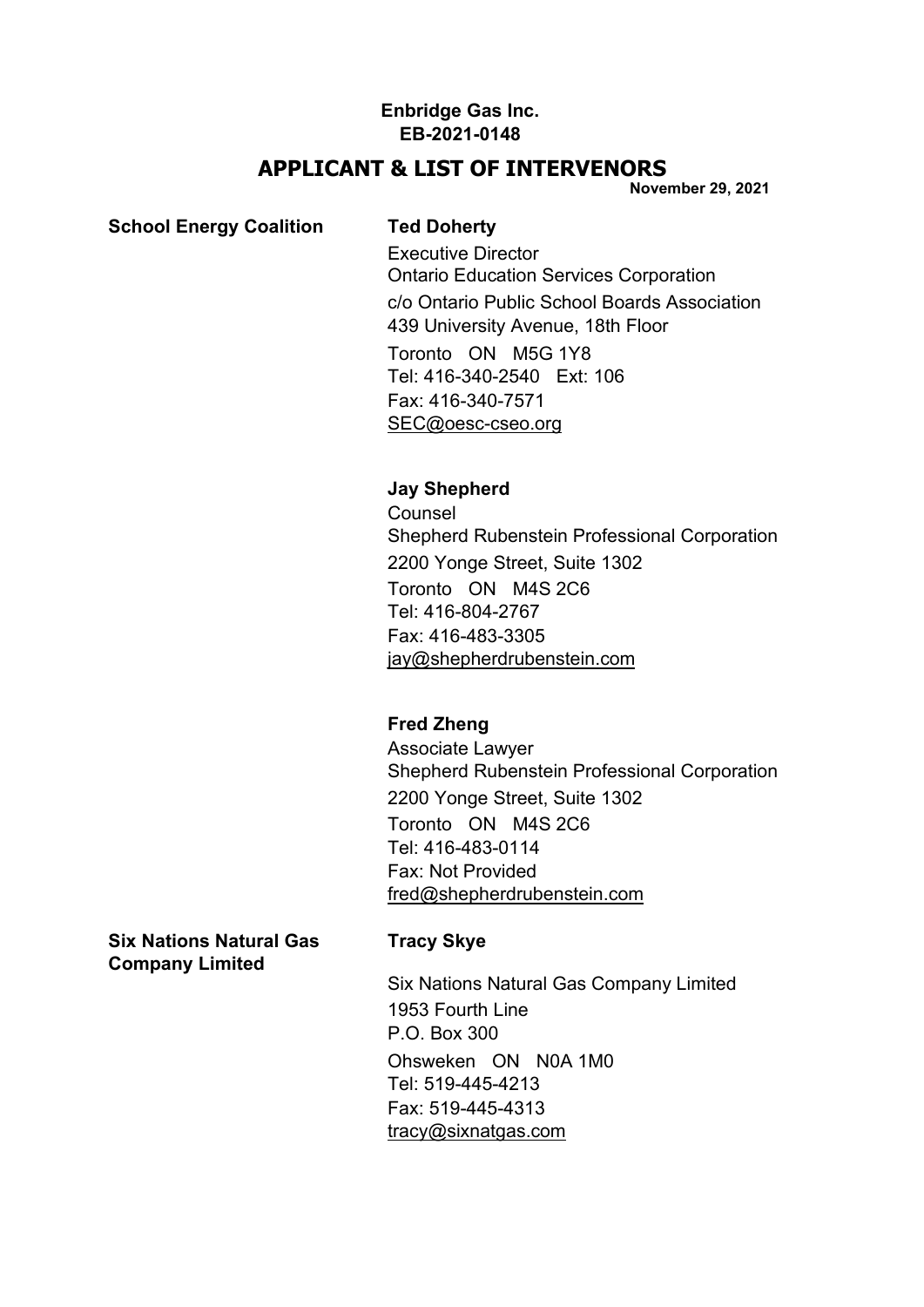# **APPLICANT & LIST OF INTERVENORS**

**November 29, 2021**

| <b>Six Nations Natural Gas</b><br><b>Company Limited</b>                   | <b>Linda Wainewright</b>                             |  |
|----------------------------------------------------------------------------|------------------------------------------------------|--|
|                                                                            | Wainewright Consulting Ltd.                          |  |
|                                                                            | 1455 Eddie Shain Dr.                                 |  |
|                                                                            | Oakville ON L6J 7C3                                  |  |
|                                                                            | Tel: 905-467-6997                                    |  |
|                                                                            | Fax: Not Provided                                    |  |
|                                                                            | wainewright@sympatico.ca                             |  |
| The Corporation of the City<br>of Kitchener - Utilities<br><b>Division</b> | Greg St. Louis                                       |  |
|                                                                            | Director, Utilities                                  |  |
|                                                                            | The Corporation of the City of Kitchener - Utilities |  |
|                                                                            | Division                                             |  |
|                                                                            | 131 Goodrich Dr.                                     |  |
|                                                                            | Kitchener ON N2C 2E8                                 |  |
|                                                                            | Tel: 519-741-2600 Ext: 4538                          |  |
|                                                                            | Fax: Not Provided                                    |  |
|                                                                            | regulatory@kitchener.ca                              |  |
|                                                                            |                                                      |  |

# **Jaya Chatterjee**

Regulatory Analyst The Corporation of the City of Kitchener - Utilities Division 131 Goodrich Drive Kitchener ON N2C 2E8 Tel: 519-741-2600 Ext: 4629 Fax: Not Provided [jaya.chatterjee@kitchener.ca](mailto:jaya.chatterjee@kitchener.ca)